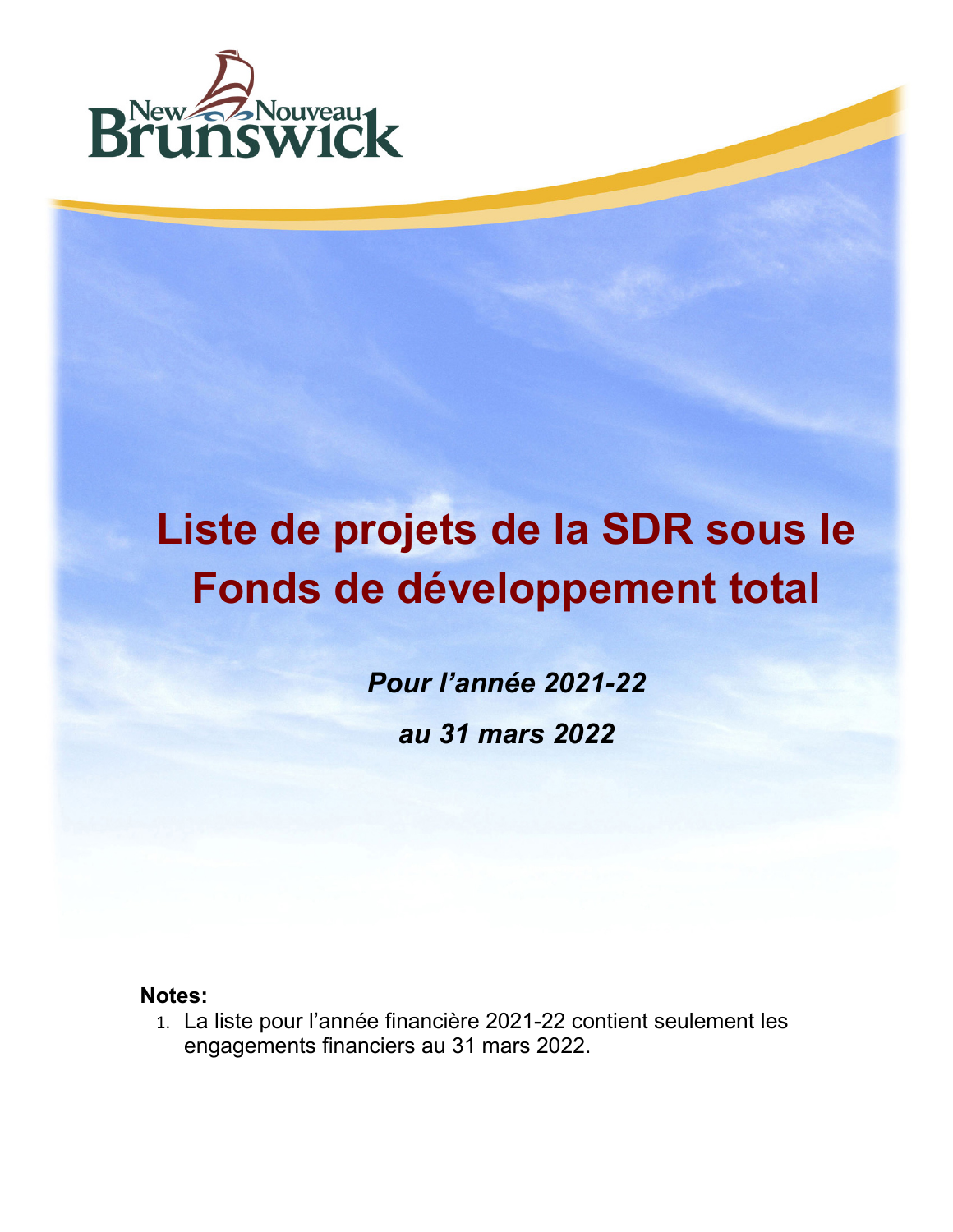## **RDC project List for the Total Development Fund for 2021-22 Liste de projet de la SDR pour le Fonds de développement total pour 2021-22**

| <b>Project</b><br><b>Projet</b> | <b>Description</b>                                                                                                   | <b>Commitment</b><br><b>Engagement</b> |
|---------------------------------|----------------------------------------------------------------------------------------------------------------------|----------------------------------------|
| 10275                           | Opportunities New Brunswick / Custom Fabricators and<br>Machinists Limited - Equipment Purchase / achat d'équipement | \$4,054                                |
| 10383                           | Université de Moncton, Campus de Moncton - Research &<br>Development / recherche                                     | \$24,761                               |
| 10437                           | Opportunities New Brunswick / Contact NB Inc. - Economic<br>Development / développement économique                   | \$12,602                               |
| 10518                           | CCNB - Campus de Bathurst - Research & Development /<br>recherche                                                    | \$59,929                               |
| 1079                            | Atlantic Ballet Theatre of Canada Inc. - Economic Development<br>/ développement économique                          | \$0                                    |
| 1080                            | Atlantic Ballet Theatre of Canada Inc. - Economic Development<br>/ développement économique                          | \$0                                    |
| 11043                           | University of New Brunswick - Innovation / Innovation                                                                | \$296,000                              |
| 11044                           | University of New Brunswick - Innovation / Innovation                                                                | \$150,000                              |
| 11231                           | New Brunswick Craft Alcohol Producers Association Ltd. -<br>Administration / Administration                          | \$61,108                               |
| 11248                           | - Study / Étude<br><b>Intergovernmental Affairs</b>                                                                  | \$268,439                              |
| 11266                           | Université de Moncton, campus de Shippagan - Research &<br>Development / recherche                                   | \$290,413                              |
| 11716                           | Transport Canada - Economic Development / développement<br>économique                                                | \$1,000,000                            |
| 12299                           | MONCTON INDUSTRIAL DEVELOPMENT LIMITED -<br><b>Agreement / Entente</b>                                               | \$17,468                               |
| 13385                           | Green Economy Canada - Startup / Démarrage                                                                           | \$133,776                              |
| 13444                           | Agriculture, Aquaculture and Fisheries<br>- Research<br>& Development / recherche                                    | \$17,933                               |
| 13718                           | Tourism, Heritage and Culture<br>Improvements / améliorations                                                        | \$34,000                               |
| 13879                           | Agriculture, Aquaculture and Fisheries<br>- Research<br>& Development / recherche                                    | \$32,747                               |
| 13960                           | Agriculture, Aquaculture and Fisheries<br>- Study /<br>Étude                                                         | \$35,995                               |
| 14087                           | East Coast Music Association Inc. - Event / Trade Show /<br>événement                                                | \$200,000                              |
| 14088                           | Natural Resources and Energy Development - Study / Étude                                                             | \$20,000                               |
| 14102                           | Ville de Saint-Quentin - Study / Étude                                                                               | \$2,500                                |
| 14209                           | FRIENDS OF BEAUBEARS ISLAND INC. - Research &<br>Development / recherche                                             | \$190,000                              |